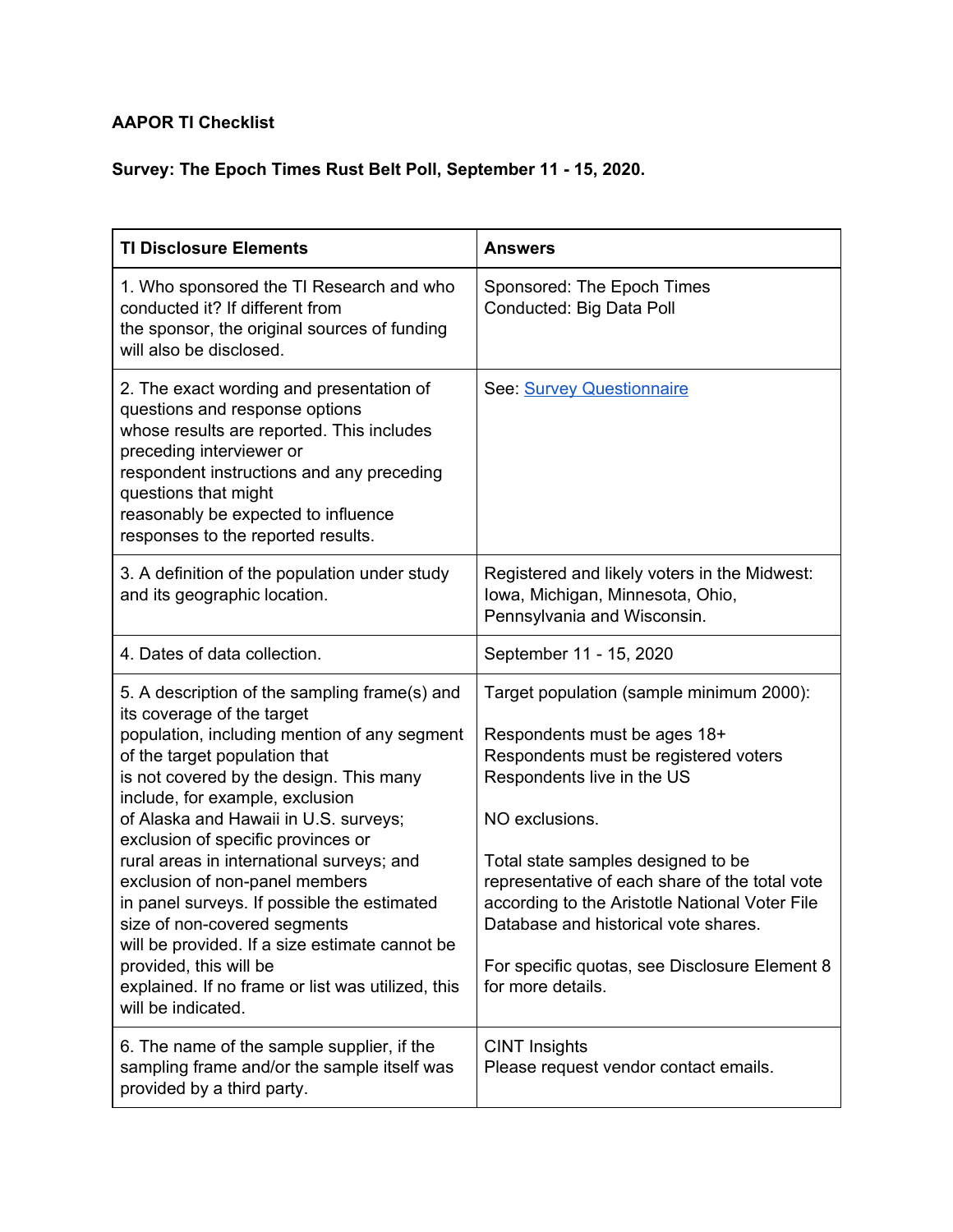| 7. The methods used to recruit the panel or<br>participants, if the sample was<br>drawn from a pre-recruited panel or pool of<br>respondents                                                                                                                                                                                                                                                                                                                                                                                                                                                                                                                                                                           | N/A                                                                                                                                                                                                                                                                                                                                                                                                                                                                                                                                                                           |
|------------------------------------------------------------------------------------------------------------------------------------------------------------------------------------------------------------------------------------------------------------------------------------------------------------------------------------------------------------------------------------------------------------------------------------------------------------------------------------------------------------------------------------------------------------------------------------------------------------------------------------------------------------------------------------------------------------------------|-------------------------------------------------------------------------------------------------------------------------------------------------------------------------------------------------------------------------------------------------------------------------------------------------------------------------------------------------------------------------------------------------------------------------------------------------------------------------------------------------------------------------------------------------------------------------------|
| 8. A description of the sample design, giving<br>a clear indication of the method<br>by which the respondents were selected,<br>recruited, intercepted or<br>otherwise contacted or encountered, along<br>with any eligibility<br>requirements and/or oversampling. If quotas<br>were used, the variables<br>defining the quotas will be reported. If a<br>within-household selection<br>procedure was used, this will be described.<br>The description of the<br>sampling frame and sample design will<br>include sufficient detail to<br>determine whether the respondents were<br>selected using probability or<br>non-probability methods.                                                                         | Eligibility: Must be at least 18-years-old and<br>registered to vote in Iowa, Michigan,<br>Minnesota, Ohio, Pennsylvania or Wisconsin.<br>Quotas targeted responses by gender and<br>age. See <b>Rust Belt Poll Sample Design</b> for<br>specific quotas, targets, completes and<br>feasibility.<br>See Disclosure Element 5.                                                                                                                                                                                                                                                 |
| 9. Method(s) and mode(s) used to administer<br>the survey (e.g., CATI, CAPI,<br>ACASI, IVR, mail survey, web survey) and<br>the language(s) offered.                                                                                                                                                                                                                                                                                                                                                                                                                                                                                                                                                                   | Respondents were interviewed online via web<br>survey in English.                                                                                                                                                                                                                                                                                                                                                                                                                                                                                                             |
| 10. Sample sizes (by sampling frame if more<br>than on was used) and a<br>discussion of the precision of the findings. For<br>probability samples, the<br>estimates of sampling error will be reported,<br>and the discussion will state<br>whether or not the reported margins of<br>sampling error or statistical<br>analyses have been adjusted for the design<br>effect due to weighting,<br>clustering, or other factors. Disclosure<br>requirements for non-probability<br>samples are different because the precision<br>of estimates from such<br>samples is a model-based measure (rather<br>than the average deviation<br>from the population value over all possible<br>samples). Reports of nonprobability | The sample error was calculated according to<br>the formula: $z * \sqrt{p} * (1 - p) / \sqrt{(N - 1)} * n / (N -$<br>n)<br>$p=50$<br>N=2400000<br>n=2191(RV), 1440 (LV)<br>Where: $z = 1.96$ for a confidence level ( $\alpha$ ) of<br>95%, $p =$ proportion (expressed as a<br>decimal), $N =$ population size, $n =$ sample<br>size.<br><b>Registered Voters</b><br>$z = 1.96$ , $p = 0.5$ , $N = 2400000$ , $n = 2191$<br>Sampling Error = $1.96 * \sqrt{0.5} * (1 - 0.5)$ /<br>$\sqrt{(2400000 - 1)}$ * 2191 / (2400000 - 2191)<br>Sampling Error = 0.98 / 46.829 * 100 = |